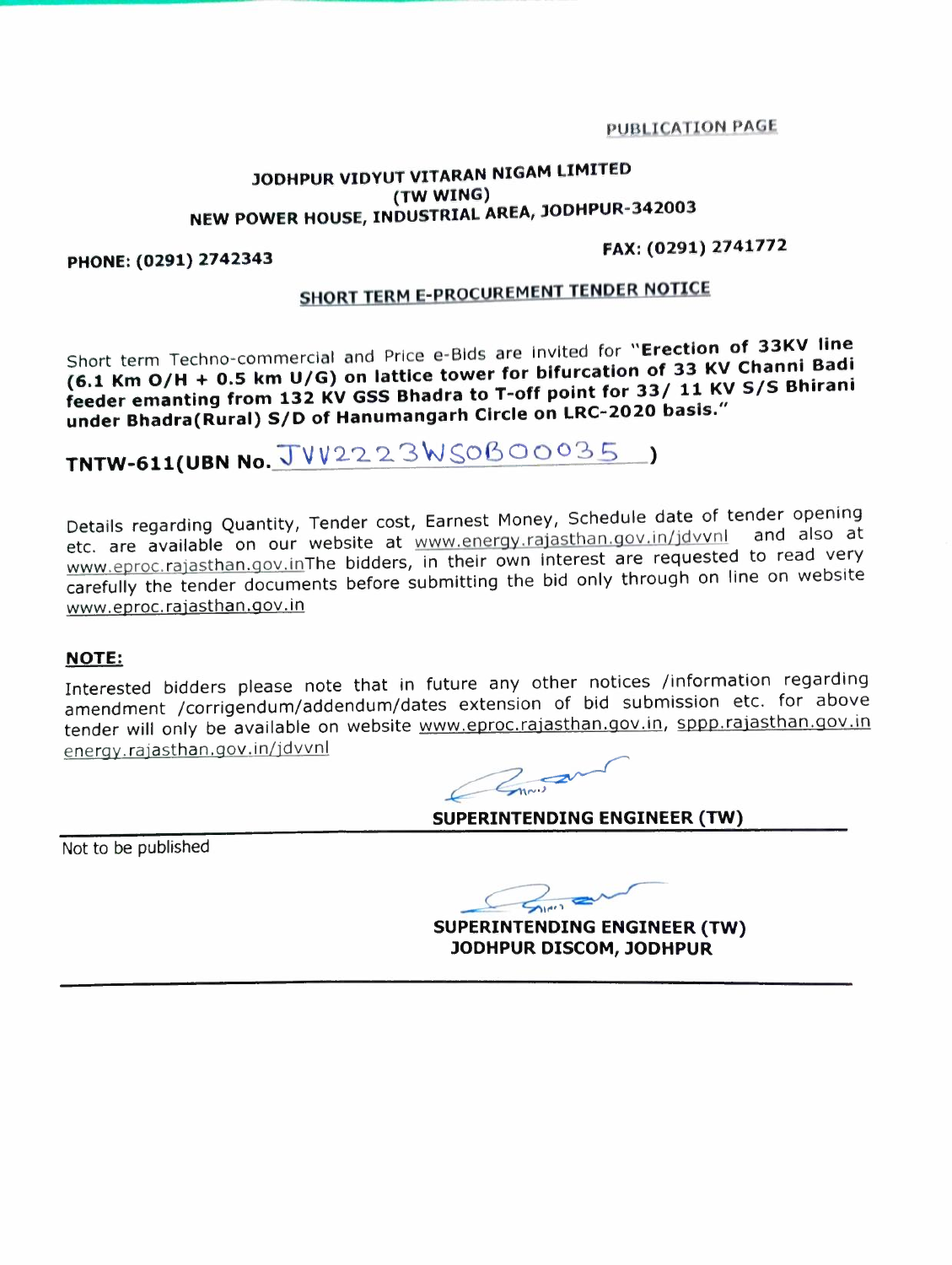प्रकाशन हेतू

# जोधपुर विद्युत वितरण निगम लिमिटेड (टीडब्लू शाखा) नया पावर हाऊस परिसर, हैवी इंडस्ट्रीयल एरीया, जोधपुर- 342003 दूरभाष : 0291-2742336 फेंक्स :- (0291) 2745259

### अल्पकालिक ई–**निविदा सूचना**

"जोधपुर डिस्कॉम के हनुमानगढ़ वृत के उपखण्ड भाद्रा ग्रामीण के तहत 33/11 केवी जीएसएस भाद्रा से 33/11 केवी जीएसएस भिरानी के लिए 33 केवी जीएसएस भाद्रा से टी-ऑफ पॉइंट तक निकलने वाले 33 केवी चन्नी बड़ी फीडर के विभाजन के लिए टॉवर पर 33 केवी लाइन (6.1 किमी ओवरहेड + 0.5 किमी भूमिगत) के निर्माण कार्य के लिए श्रमदर के आधार पर ई-निविदा आमंत्रित की जाती है।

# TNTW- 611 (UBN संख्या. TVV2223WS0B00035,

अन्य विवरण जैसे निविदा मुल्य, धरोहर राशि, निविदा प्रस्तुत करने / खुलने की तिथि का विवरण इत्यादि वेबसाईट www.energy.rajasthan.gov.in/jdvvnl एवं www.eproc.rajasthan.gov.in, द्वारा जानी जा सकती हैं। निविदाकर्ताओं को उनके स्वयं के हित में सलाह दी जाती है की ऑन लाइन www.eproc.rajasthan.gov.in पर निविदा डालने से पहले निविदा दस्तावेजों का सावधानी पूर्वक अध्यन्न कर ले ।

सुचारू भविष्य में इन् निविदाओं से सम्बंधित किसी भी प्रकार के संशोधन तिथि बढ़ने की जानकारी आदि केवल वेबसाइट <u>www.energy.rajasthan.gov.in/jdvvnl</u>, www.sppp.rajasthan.gov.in एवं www.eproc.rajasthan.gov.in पर उपलब्ध करायी जायेगी ।

*निया स्थाप हैं*।<br>अधीक्षण अभिंयता (टीडब्लू)

प्रकाशन हेतू नहीं

अधीक्षण अभिंयता (टीडब्लू )<br>जोधपुर डिस्काम, जोधपुर